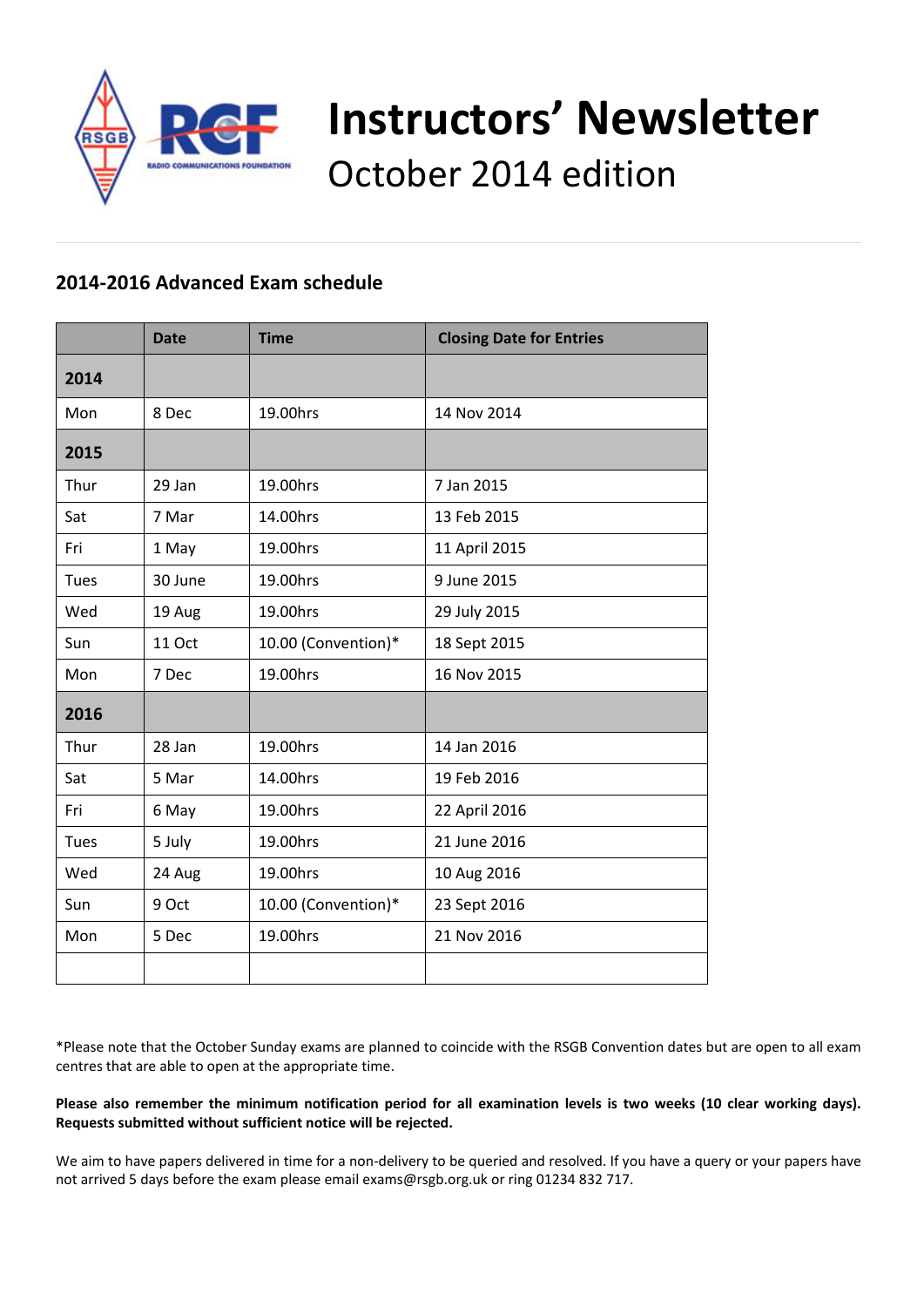

# **Distributing examination papers and OM sheets**

There have been a few instances of examination papers and optical mark sheets being given to the wrong candidates. Not all examinations have personalised papers but many do, including ours. The optical marking system identifies the candidate by the bar code so if the problem is not spotted the marks will be attributed to the wrong candidate. If it is spotted it is nonetheless necessary to manually input the answers to the marking system which is very labour intensive and potentially error prone. This muddle happens sufficiently often that consideration is being given to either refusing such papers or imposing a manual marking fee which would have to be paid before marking takes place. The candidates are relying on the exam centres to provide them with a safe and secure examination, please don't let them down.

Invigilators should also check candidates have the right material and only the right material. A recent incident resulted in a candidate being given an answer sheet which was stuck to the back of an examination paper. Examination packs are always checked before dispatch but such checks are not infallible so invigilators should please ensure the materials they are giving out are correct.

# **Mobile, portable and suffixes**

There is continuing confusion on the correct call sign suffix to use as a pedestrian.

Clause  $17(1)(x)$  of the licence reads:

"Mobile" means the Radio Equipment is located in the United Kingdom:

- I. in or on any vehicle or conveyance;
- II. on the person of the Licensee where the Licensee is a pedestrian, or
- III. on any Vessel on Inland Waters.

There is also confusion as to whether the suffixes are examinable at Foundation level. They are examinable. The relevant Foundation syllabus item is 2b1 'Recall the format of the current Foundation, Intermediate and Full Callsigns.' Suffixes, although optional, are part of the call sign and if used should be used correctly.

The second part of 2b1 excludes the need to know 'E' as a Regional Secondary Locator for use in England for Intermediate Callsigns.

Until 2005 the then syllabus guide did exempt suffixes from the Foundation exam but they were included when that guide was discontinued. The change was announced at the time.

## **Trust and responsibility**

We are sure no one will disagree that for radio amateurs in the UK to be allowed to run an examination system that is required by international treaty is a privilege and implies a high level of trust from Ofcom. That trust brings responsibility to design and operate an exam system that is both robust and fair. Unfortunately several issues are arising:

#### Copying of exam questions

Exam questions are reused throughout the system, simply because there are no resources for having unique questions in each exam. That in turn means that questions must not be copied or in any other way released from the exam room for any reason whatsoever, otherwise exam integrity becomes compromised.

Unfortunately that seems to be occurring more frequently, despite our pleas not to do so. Each question released into the public domain has to be removed from the question bank and a new one generated; an unfair burden on volunteers to do that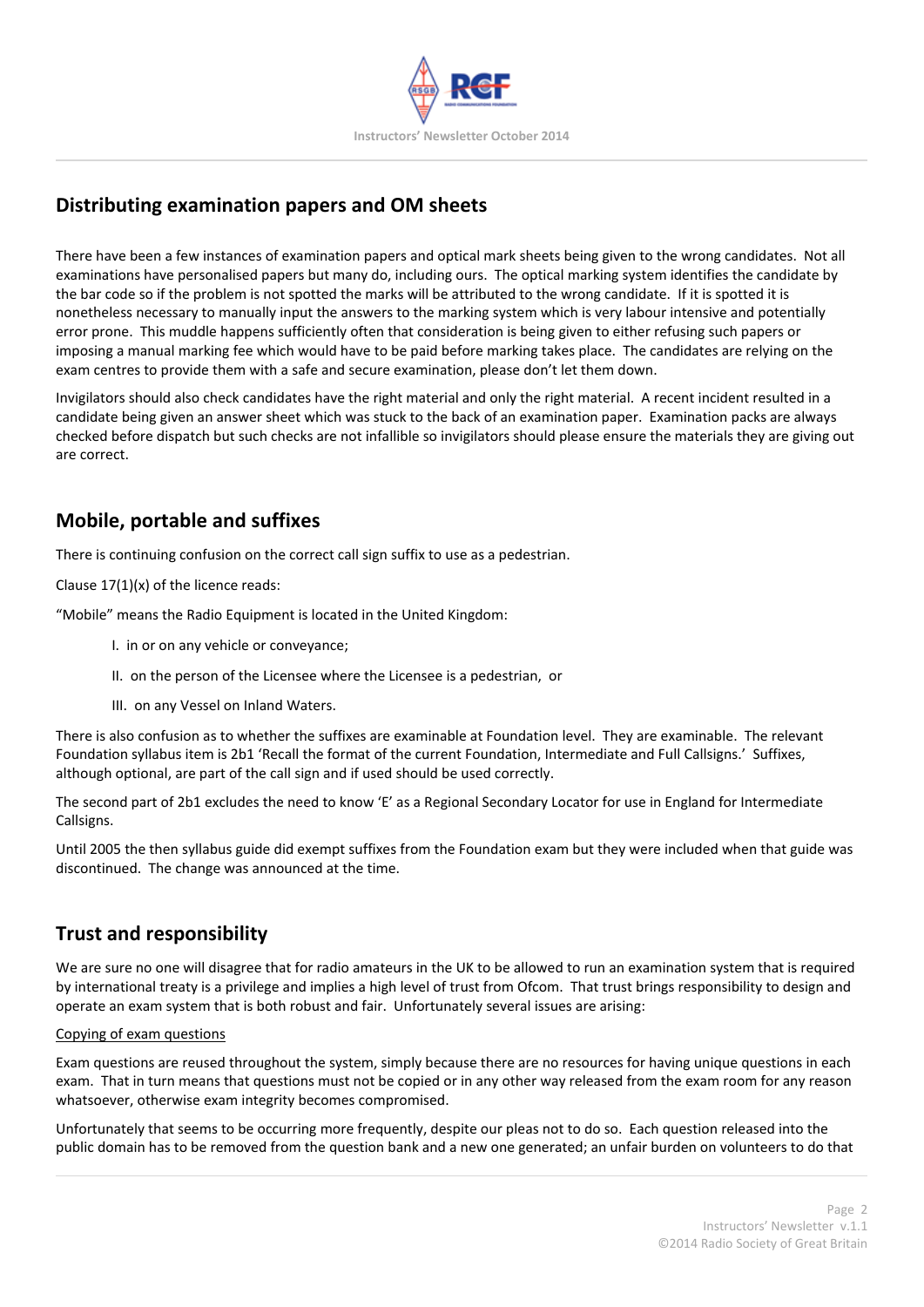

job. There is also a growing risk that question banks could become depleted below the specified minimum number of questions if the rate of leakage exceeds the rate at which they can be replenished. This will result in a reduced number of exams possible in a year.

We are determined that won't happen so with immediate effect stiffer sanctions will be applied as a result of any such copying or release of exam questions, up to and including suspension or even de‐registration of the Exam Centre involved.

*Please, do not copy exam questions. Note that they are also RCF copyright.*

#### Exam procedures

It is vital that exams are carried out properly, but it's just as important that they are *seen* to be carried out properly. For example, show the sealed envelope to all candidates and others in the exam room before opening it.

Following the rules most importantly ensures that the exams are fair to all, not only the candidates, but to everyone involved with the exam system.

Please make sure that everyone involved in the exams knows the rules and appreciate that the checks and balances are there not only to ensure exam integrity but to protect the Exam Centres and people involved from mischief and misunderstandings.

The rules try to ensure that no individual can be put in a position where they can do something underhand or have an allegation made against them without being able to show that the allegation is misplaced. The procedures also aim to ensure that entirely innocent errors which might cause subsequent embarrassment are spotted well before anything can actually go wrong.

The number of EC investigations into alleged malpractice has now increased into double figures each year. See http://www.commsfoundation.org/rce/pdf/annualreport\_2014.pdf The confirmed incidents are mostly breaches of the rules with no intent to falsify results, but perhaps inevitably others are less clear‐cut. We all need to work to reverse this upwards trend.

To assist there is work under way to provide better guidance to the key players in arranging and conducting exams; the Exam Secretaries and Invigilators. We have already placed a one‐page guide to completing optical marking sheets in the Files section of the RSGB Tutors' Yahoo Group and further one‐page guides are under development for publication shortly.

Up in the North East, the Five Bridges cluster of Clubs has developed a training course for Invigilators. Depending on how the pilot goes it may be made available across the UK.

*Please, let's not breach the trust shown to us by Ofcom. Play by the rules.*

#### Challenging exam questions

We welcome constructive challenges if a question or answer is thought to be in any way wrong. None of us are perfect!

Please quote the bank number (found on the exam paper in the format "1a1‐xxx" for example), but there is no need to quote the full question and multiple‐choice answers. If you do it means that we have to assume that question is in the public domain, no matter how local, and it has to be withdrawn with all the attendant issues as noted above.

Please just describe the problem without copying the question.

## **Requests for readers**

The EC is very concerned at the increasing number of requests for readers, most of which evaporate when the candidates are asked by the Examinations Office to provide proof of their special needs. In addition, providing readers presents particular difficulties as the exam itself must be read in a way that does not give candidates an advantage. At Foundation and Intermediate level knowing that mH means milihenry or kV means kilovolt is part of the knowledge being examined meaning the reader must say 'small m, capital H' not 'millihenry'. There are also technical terms and words that a non-amateur might not read 'correctly' to a candidate for example 'Yagi', 'ohmmeter' or 'imaging'. In addition, a well‐documented effect of dyslexia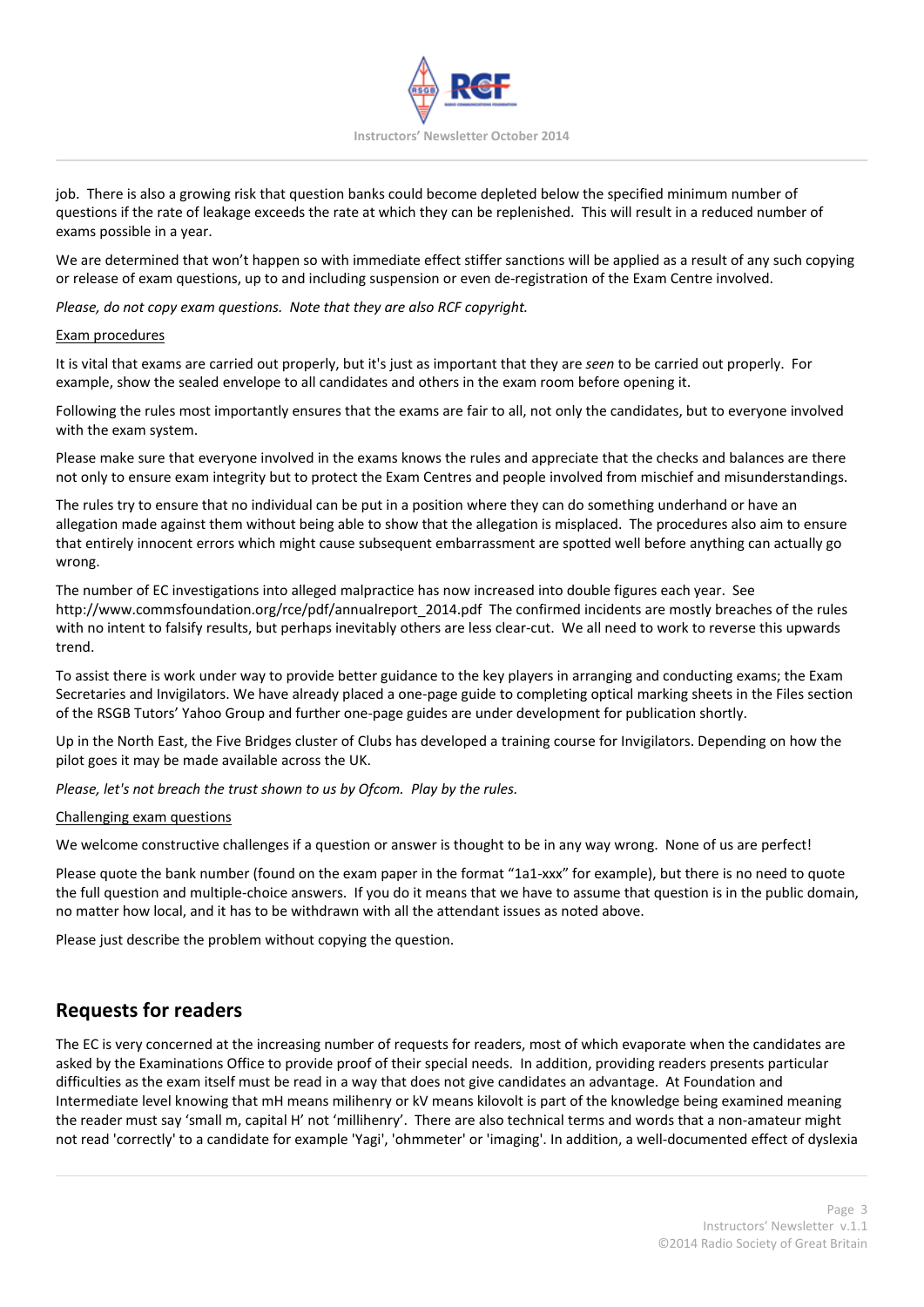

is a difficulty in remembering and following verbal (oral) communication. In these circumstances a reader is more likely to confuse than to be of assistance. Most dyslexic candidates will know the sorts of things that will help them to undertake the examination and it is proposed that we ascertain their precise requirements with the aid of tests available from organisations such as the British Dyslexic Association (BDA).

Whilst a check-list for readers would be most helpful it was felt that the restriction of only using non-amateurs creates as many problems as it solves. Bearing in mind the relatively small number of cases where the most appropriate help is a reader it was felt that a better solution would be for the RCF to maintain a list of approved readers who may well be amateurs and to allocate a reader for each occasion when they are needed. This avoids the need for an Examination Centre to find a suitably skilled reader, ensures the readers used are appropriately briefed (which the RCF would undertake) and provides a high quality experience for the candidate. If you know of people who would like to be added to the list of approved readers and would be prepared to travel a reasonable distance (costs reimbursed) to other clubs please ask them to contact the Examinations Office.

The RCF is therefore proposing to deal with requests for special needs as outlined below.

- 1. The candidate will contact Examinations Office and will be sent an appropriate pack of guidelines as to what we need to know in order to assist them. (This is exactly what happens at the present.)
- 2. If the candidate responds with evidence of their requirements then they will be provided for in the usual way and if a reader is required a local reader will be allocated for the particular examination.
- 3. Full dyslexia statementing is not available on the NHS for people over the age of 25. To obtain a full statement is therefore an expensive process but the candidates GP is often able to provide a simple letter on the lines we currently use. Once the letter from the candidates GP arrives at the Examinations Office, if it is found to be inadequate in recommending a course of action, the Examinations Office will pass their details to one of a small team who will contact the candidate and conduct a telephone assessment of the candidate's needs. This will be based upon information from the BDA. Under these circumstances the 'assessor' will then report back to The Examinations Office what provisions should be made for the candidate.
- 4. We currently have a limited number of readers so will gradually roll out this new provision during 2015 as readers become available.

The advantages will be

Better control of readers

Assured independence of the reader

Better reader training and familiarity as their experience grows

Candidates more correctly assessed

- Less work for Examination Centres to find readers
- A potential reduction in the need for readers where one is not necessarily the best option.

## **Train the Trainers**

Following extensive work by a number of Training and Education Committee members, a date and venue has been set for the pilot of the revamped Train the Trainers courses. The event will take place on Saturday 31 January and will be held in Tamworth.

Following feedback from the pilot the new course will be rolled out across the UK; we are aiming to run three or four courses a year.

Anyone interested in attending the new course should contact Steve Hartley, G0FUW, via tec.chair@rsgb.org.uk.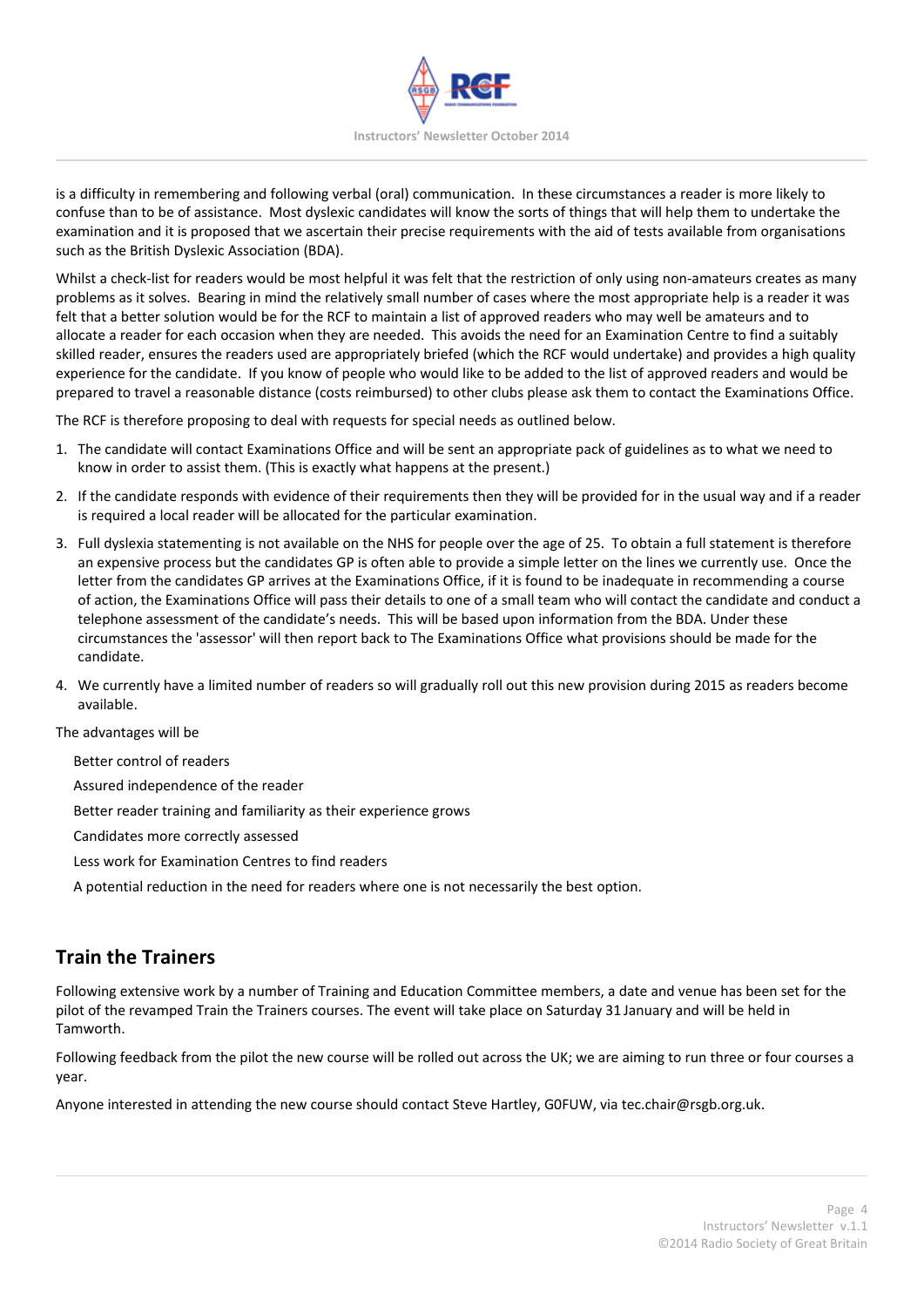

## **Morse Competency Certificate**

The Training and Education Committee has been tasked with reviewing the RSGB's Morse testing scheme. This work is under way and will be making recommendations on how to improve it soon.

This work will not impact on the GB2CW slow Morse broadcasts but will hopefully make access to assessments much easier and the issuing of certificates less onerous.

## **A worrying trend**

The latest statistics on exam candidates shows that the numbers of Foundation candidates continues to reduce each year. Whilst the numbers progressing to Intermediate and Advanced are fairly steady, or indeed, on the up, the entry level seems to be slowing down.

Clubs and Independent Trainers are asked to redouble their efforts to seek out newcomers. The RSGB will be producing guidance on communications and marketing very soon but it does need local groups to be proactive in spreading the word.

There does seem to be an increase in the number of would-be students reporting difficulties in finding courses. If there are reasons for that it would be really helpful to let us know. Just drop an e‐mail to tec.chair@rsgb.org.uk.

#### **Syllabus review**

The long awaited review of the three UK exam syllabuses has begun with a meeting of representatives from the RCF Exam Committee and the RSGB Training and Education Committee.

The team will be meeting again early in the new year to look at two separate reviews of the current position to identify gaps, overlaps, areas of redundancy and new topics for inclusion. The process will take some time as all three levels need to be reviewed as a coherent package.

We will keep the training community informed of developments and consult as and when it is appropriate to do so.

#### **New Quality Assurance Manager and Standards Manager**

David Wilson M0OBW has been appointed as the RCF Quality Assurance Manager and Ian Shepherd G4EVK has been appointed as Standards Manager. The appointments are announced on the GB2RS news and RCF web page at http://www.commsfoundation.org/news/two‐new‐rce‐appointments.html

The Quality Assurance Manager has wasted no time in addressing the matter of reports of inspections of examinations:

I took up the QM role on an interim basis in May this year. One of the things I was always concerned about was the lack of feedback to exam centres ie an RCF appointed inspector would arrive, carry out the inspection and leave. Some inspectors might, or might not, have given an informal verbal report to the Invigilators etc. My view, considering that we rely heavily on volunteers, was that this just wasn't satisfactory.

What I instigated, and will develop further over time, is a feedback system ie after receiving the inspectors report I would review the results and send the Exam Secretary a feedback report based on the inspectors findings which would essentially show them where they were doing well, where they could do better etc.

So, if your exam centre is inspected, and I'm sure you'll get to know about it after the event, please encourage your exam secretary to circulate that feedback form to the invigilators so that they can see how they fared. I have to say that the vast majority of exam centres carry out their roles very diligently and in the main, where minor errors have crept in eg not showing the start finish times etc they take those points on board in a positive manner.